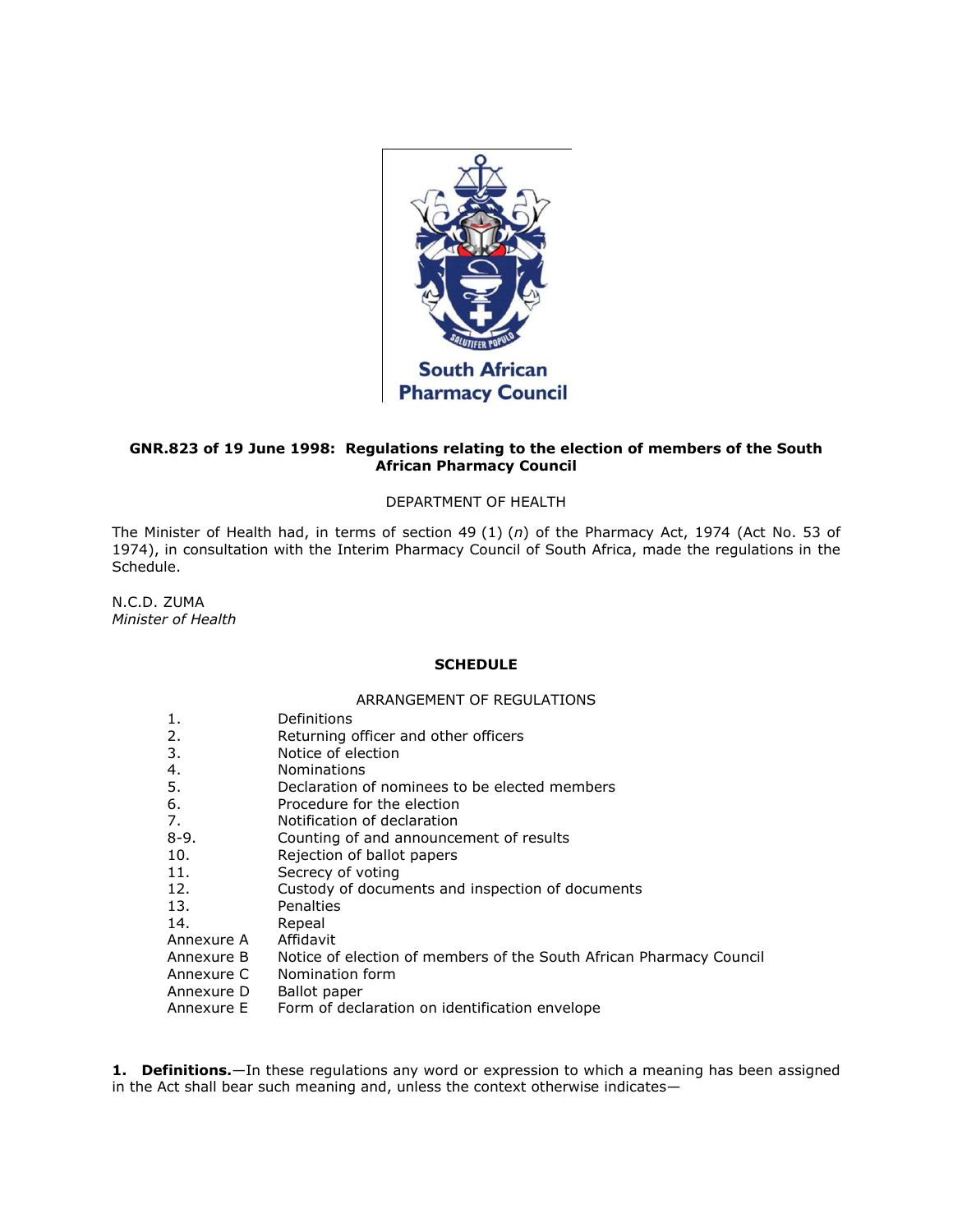**"pharmacist eligible to vote"** means a registered pharmacist who is entitled to elect any member of the council in terms of [section 5](http://www.mylexisnexis.co.za/nxt/gateway.dll/jilc/kilc/xjsg/zmsg/0msg/o14h#2) (1) (*a*) of the Act;

**"returning officer"** means the person referred to in [regulation 2](http://www.mylexisnexis.co.za/nxt/gateway.dll/jilc/kilc/xjsg/zmsg/cnsg/t84h/bb5h/db5h#1) (1);

**"the Act"** means the Pharmacy Act, 1974 (Act [No. 53 of 1974\)](http://www.mylexisnexis.co.za/nxt/gateway.dll/jilc/kilc/xjsg/zmsg/0msg#0).

## **2. Returning officer and other officers.**—

- (1) The registrar shall be the returning officer for all elections.
- (2) The returning officer may appoint such other officers as he or she may deem necessary.
- (3) The council shall appoint an independent monitoring body to monitor the election process and to ensure that the elections are free and fair.
- (4) The returning officer, the officers appointed by him or her and the members of the body contemplated in [subregulation \(3\)](http://www.mylexisnexis.co.za/nxt/gateway.dll/jilc/kilc/xjsg/zmsg/cnsg/t84h/bb5h/db5h?f=templates$fn=document-frame.htm$3.0$q=$x=$nc=1692#3) shall make a declaration on oath or affirmation in the form set out in [Annexure A.](http://www.mylexisnexis.co.za/nxt/gateway.dll/jilc/kilc/xjsg/zmsg/cnsg/t84h/bb5h/qb5h#0)

# **3. Notice of election.**—

- (1) At least four months prior to the date determined by the Minister in terms of [section](http://www.mylexisnexis.co.za/nxt/gateway.dll/jilc/kilc/xjsg/zmsg/0msg/o44h#2)  52 [\(2\)](http://www.mylexisnexis.co.za/nxt/gateway.dll/jilc/kilc/xjsg/zmsg/0msg/o44h#2) of the Act or the date of expiry of the term of office of the members of the council, the returning officer shall publish a notice of election in the *Gazette* in the form set out in [Annexure B.](http://www.mylexisnexis.co.za/nxt/gateway.dll/jilc/kilc/xjsg/zmsg/cnsg/t84h/bb5h/rb5h#0)
- (2) If a member vacates his or her office prior to the expiry of his or her term of office, the notice referred to in [subregulation \(1\)](http://www.mylexisnexis.co.za/nxt/gateway.dll/jilc/kilc/xjsg/zmsg/cnsg/t84h/bb5h/eb5h?f=templates$fn=document-frame.htm$3.0$q=$x=$nc=8226#1) shall, where practicable, be published in the first available *Gazette* after the date on which such member vacated his or her office.
- (3) The returning officer shall allow a period of not less than one month from the date of publication of a notice for the lodging of nominations.

# **4. Nominations.**—

- (1) Each candidate shall be nominated on a nomination form as set out in [Annexure C](http://www.mylexisnexis.co.za/nxt/gateway.dll/jilc/kilc/xjsg/zmsg/cnsg/t84h/bb5h/sb5h#0) and nominations must reach the returning officer not later than the time and date determined by the returning officer in that form.
- (2) A separate nomination shall be lodged in respect of each candidate and shall be signed by two pharmacists eligible to vote.
- (3) (*a*) A pharmacist eligible to vote may sign any number of nominations not exceeding the number of members to be elected.
	- (*b*) A nomination signed by a pharmacist eligible to vote who has already signed the maximum number of nominations shall be invalid.
	- (*c*) If the number of nominations signed by a pharmacist eligible to vote exceeds the number of members to be elected and such nominations are received simultaneously by the returning officer, or if such nominations together with nominations previously signed and lodged exceed the maximum number of nominations, such nominations shall all be invalid.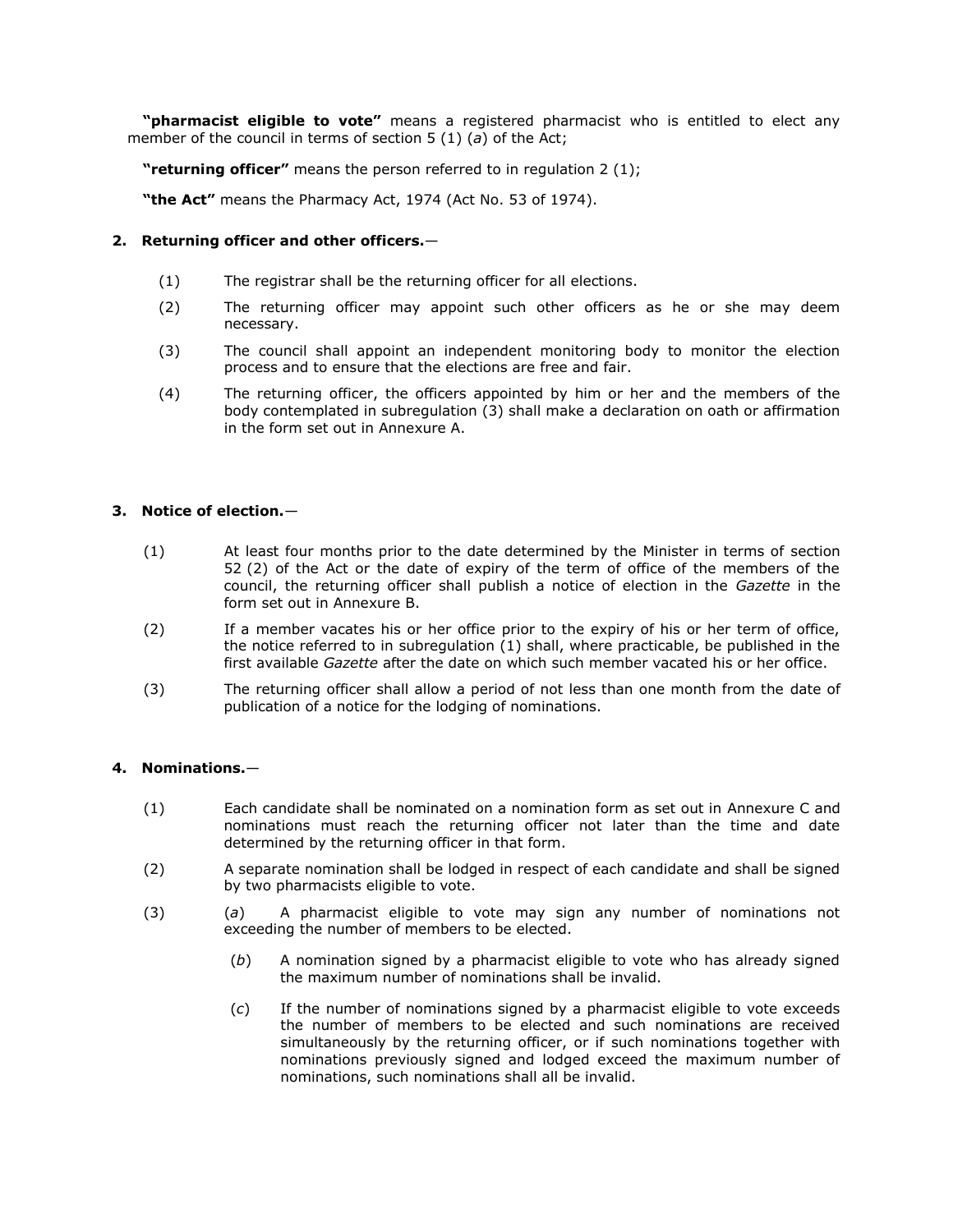- (4) Simultaneously with the lodging of a nomination, or not later than the time and date contemplated in [regulation 4](http://www.mylexisnexis.co.za/nxt/gateway.dll/jilc/kilc/xjsg/zmsg/cnsg/t84h/bb5h/fb5h?f=templates$fn=document-frame.htm$3.0$q=$x=$nc=4679#1) (1), a candidate shall lodge the following documentation with the returning officer:
	- (*a*) His or her consent to nominate as set out in [Annexure C.](http://www.mylexisnexis.co.za/nxt/gateway.dll/jilc/kilc/xjsg/zmsg/cnsg/t84h/bb5h/sb5h#0)
	- (*b*) Proof, to the satisfaction of the returning officer, of South African citizenship.
	- (*c*) A *curriculum vitae* of not more than 150 words in one or not more than two official languages, including, where possible, a telephone number where the candidate may be reached.
	- (*d*) A black and white passport photograph on the back of which the candidate's name and registration number as a pharmacist are indicated.
	- (5) (*a*) A validly nominated candidate may withdraw his or her consent to nomination by lodging a written notice with the returning officer before the date of publication of the list of candidates in the *Gazette*, upon which the nomination shall lapse.
		- (*b*) After publication of the list of candidates in the *Gazette*, no withdrawal of a nomination shall be effected; Provided that if a candidate who wishes to withdraw is elected, he or she may immediately resign as a member of the council.
		- (*c*) If a validity nominated candidate dies before the date of publication of the list of candidates in the *Gazette*, his or her nomination shall lapse, provided the returning officer is satisfied of the fact of the death of the candidate.
- **5. Declaration of nominees to be elected members.**—If, at the time and on the date contemplated in [regulation 4](http://www.mylexisnexis.co.za/nxt/gateway.dll/jilc/kilc/xjsg/zmsg/cnsg/t84h/bb5h/fb5h#1) (1), the member of validly nominated candidates does not exceed the number of members to be elected the returning officer shall declare such candidates to be elected members of the council.

# **6. Procedure for the election.**—

- $(1)$  If, at the time and date contemplated in [regulation 4](http://www.mylexisnexis.co.za/nxt/gateway.dll/jilc/kilc/xjsg/zmsg/cnsg/t84h/bb5h/fb5h#1) (1), the number of validly nominated candidates exceeds the number of members to be elected—
	- (*a*) the returning officer shall, by notice in the *Gazette*
		- (i) list the names of the validly nominated candidates in alphabetical order;
		- (ii) determine a time and date, not earlier than one month after the date of publication of such notice, by which each pharmacist eligible to vote shall be entitled to lodge a ballot paper;
	- (*b*) the returning officer shall, at least one month before the date contemplated in [subregulation \(1\)](http://www.mylexisnexis.co.za/nxt/gateway.dll/jilc/kilc/xjsg/zmsg/cnsg/t84h/bb5h/hb5h?f=templates$fn=document-frame.htm$3.0$q=$x=$nc=8475#4) (*a*) (ii), transmit the following to the registered address of each pharmacist eligible to vote whose name appeared in the register at the time and on the date contemplated in [regulation 4](http://www.mylexisnexis.co.za/nxt/gateway.dll/jilc/kilc/xjsg/zmsg/cnsg/t84h/bb5h/fb5h#1) (1):
		- (i) a ballot paper in the form set out in [Annexure D;](http://www.mylexisnexis.co.za/nxt/gateway.dll/jilc/kilc/xjsg/zmsg/cnsg/t84h/bb5h/tb5h#0)
		- (ii) a printed identification envelope in the form set out in [Annexure E;](http://www.mylexisnexis.co.za/nxt/gateway.dll/jilc/kilc/xjsg/zmsg/cnsg/t84h/bb5h/ub5h#0) and
		- (iii) the *curricula vitae* and photographs referred to in [regulation 4](http://www.mylexisnexis.co.za/nxt/gateway.dll/jilc/kilc/xjsg/zmsg/cnsg/t84h/bb5h/fb5h#a) (4) (*c*) and [\(](http://www.mylexisnexis.co.za/nxt/gateway.dll/jilc/kilc/xjsg/zmsg/cnsg/t84h/bb5h/fb5h#b)*d*).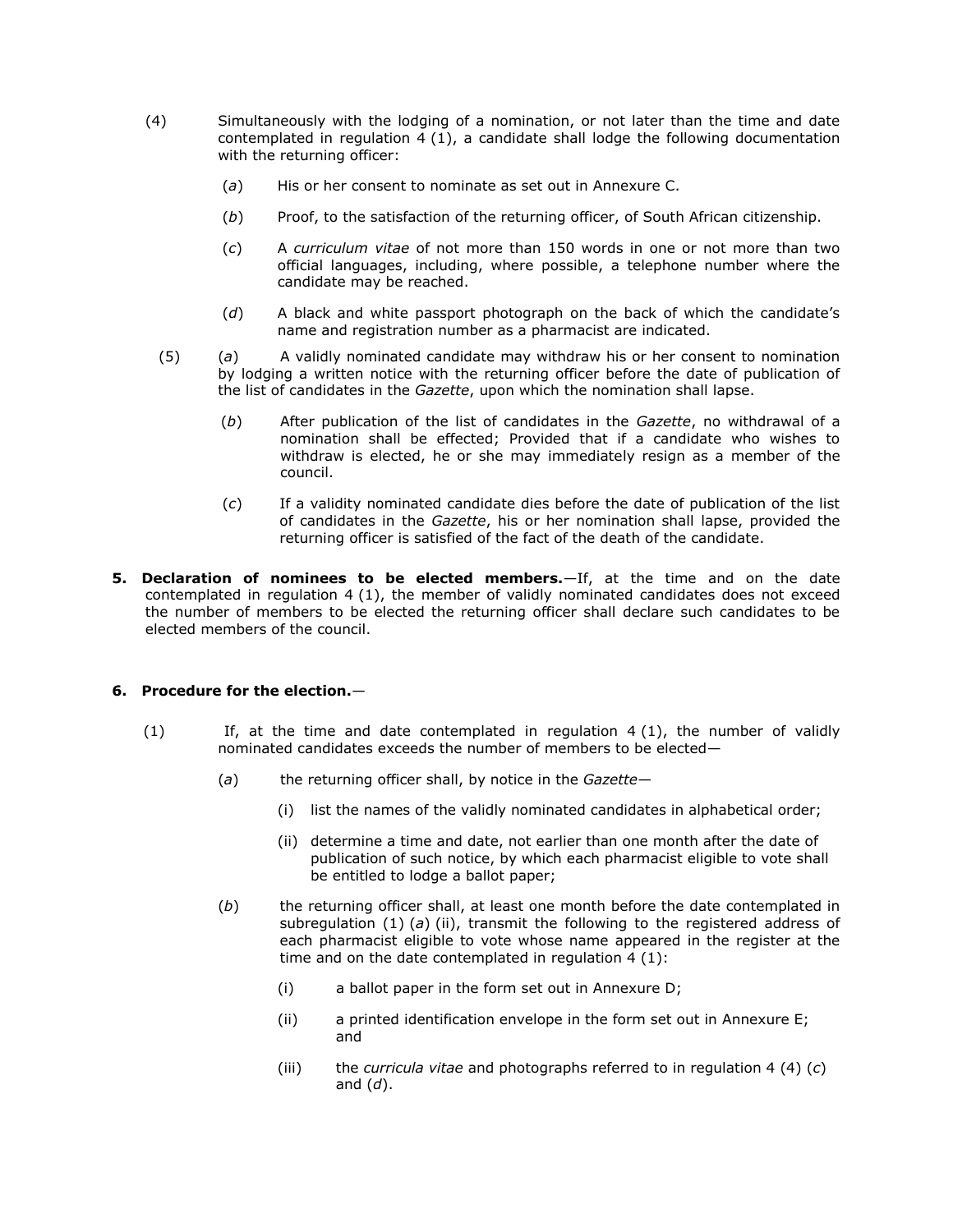(2) If a ballot paper or identification envelope is lost, spoilt or destroyed, the returning officer shall, upon written application by the voter concerned and upon being satisfied of the, loss, spoilage or destruction, issue another ballot paper or identification envelope.

# **7. Examination of declaration.**—

- (1) Upon receipt of an identification envelope, the returning officer shall examine the declaration on such envelope and—
	- (*a*) if the returning officer finds the declaration in order, the, identification envelope shall be put in a sealed, appropriately identifiable ballot box with an aperture for inserting envelopes;
	- (*b*) if the returning officer finds the declaration not to be in order, the envelope shall be set aside unopened and shall in due course be added to the rejected ballot papers;
	- (*c*) if a voter has lodged more than one identification envelope, the returning officer shall reject all but the first envelope lodged and if such envelopes are received simultaneously, all such envelopes shall be rejected, and such rejected envelopes shall be set aside unopened and shall in due course be added to the rejected ballot papers.

# **8. Counting of and announcement of results.**—

- (1) The returning officer shall determine a place, time and date for the counting of votes and shall notify each candidate accordingly at least 14 days prior to the determined date.
- (2) A candidate or a representative appointed in writing by that candidate may be present at the counting of the votes, in which case the candidate or such representative shall make a declaration on oath or an affirmation in the form set out in [Annexure A.](http://www.mylexisnexis.co.za/nxt/gateway.dll/jilc/kilc/xjsg/zmsg/cnsg/t84h/bb5h/qb5h#0)
- (3) Save as provided in [subregulation \(2\),](http://www.mylexisnexis.co.za/nxt/gateway.dll/jilc/kilc/xjsg/zmsg/cnsg/t84h/bb5h/jb5h?f=templates$fn=document-frame.htm$3.0$q=$x=$nc=1047#2) no person other than the returning officer, the officers appointed in terms of [regulation 2](http://www.mylexisnexis.co.za/nxt/gateway.dll/jilc/kilc/xjsg/zmsg/cnsg/t84h/bb5h/db5h#2) (2), the members of the monitoring body referred to in [regulation 2](http://www.mylexisnexis.co.za/nxt/gateway.dll/jilc/kilc/xjsg/zmsg/cnsg/t84h/bb5h/db5h#3) (3) and such other representatives of organisations as may be invited by the returning officer shall be present when the votes are counted.
- (4) (*a*) Any pharmacist may lodge with the returning officer a substantiated, written objection regarding the election process with the returning officer.
	- (*b*) If an objection referred to in [paragraph \(](http://www.mylexisnexis.co.za/nxt/gateway.dll/jilc/kilc/xjsg/zmsg/cnsg/t84h/bb5h/jb5h?f=templates$fn=document-frame.htm$3.0$q=$x=$nc=1047#4)*a*) is not resolved before the next phase of the electoral process, the next phase shall not commence until an independent, arbitrator has resolved the issue.
	- (*c*) When an objection is lodged during the counting process, all counting shall be discontinued immediately until the objection is resolved.
	- (*d*) If an objection referred to in [paragraph \(](http://www.mylexisnexis.co.za/nxt/gateway.dll/jilc/kilc/xjsg/zmsg/cnsg/t84h/bb5h/jb5h?f=templates$fn=document-frame.htm$3.0$q=$x=$nc=1047#7)*c*) is not resolved within 30 minutes of it being declared, an independent arbitrator shall be called to resolve the issue.
- (5) Any person who wilfully interrupts, obstructs or disturbs the proceedings of the counting of votes shall be guilty of an offence and on conviction be liable to a fine not exceeding R2 000 or imprisonment for a period not exceeding two years.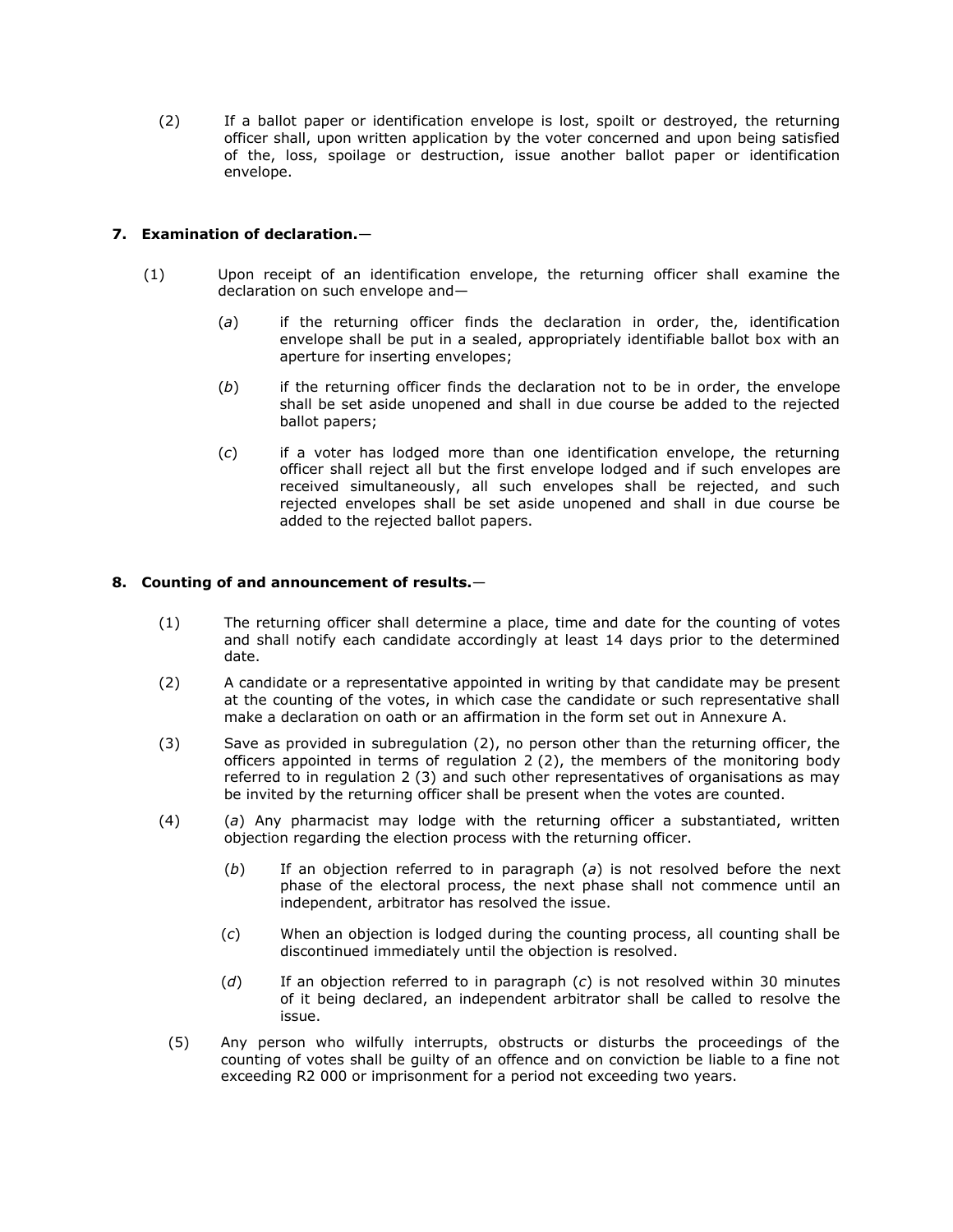- **9.** (1) The returning officer shall—
	- (*a*) as soon as possible after the date and time determined in terms of [regulation](http://www.mylexisnexis.co.za/nxt/gateway.dll/jilc/kilc/xjsg/zmsg/cnsg/t84h/bb5h/hb5h#4)  6 (1) (*a*) [\(ii\),](http://www.mylexisnexis.co.za/nxt/gateway.dll/jilc/kilc/xjsg/zmsg/cnsg/t84h/bb5h/hb5h#4) and in the presence of the monitoring body referred to in [regulation 2](http://www.mylexisnexis.co.za/nxt/gateway.dll/jilc/kilc/xjsg/zmsg/cnsg/t84h/bb5h/db5h#3) (3), open the identification envelopes which conform with these regulations and place the folded ballot papers into a closed ballot box which has an aperture for inserting the ballot papers;
	- (*b*) on the date and time determined in [regulation 8](http://www.mylexisnexis.co.za/nxt/gateway.dll/jilc/kilc/xjsg/zmsg/cnsg/t84h/bb5h/jb5h#1) (1), or as soon as possible thereafter, and in conjunction with the monitoring body referred to in [regulation 2](http://www.mylexisnexis.co.za/nxt/gateway.dll/jilc/kilc/xjsg/zmsg/cnsg/t84h/bb5h/db5h#3) (3) open the ballot box, unfold and scrutinize the ballot papers for correctness and validity and then ascertain the number of valid votes recorded for each candidate;
	- (*c*) declare the candidates for whom the greatest number of votes have been cast to be elected members of the council: Provided that if the number of votes cast for any two or more candidates is found to be equal and if this equality of votes affects the result of the election the returning officer shall, in the presence of the candidates or their representatives, but in any case in the presence of at least two persons, immediately determine by lot which candidate shall be declared elected.
	- (2) The returning officer shall keep all ballot boxes in safe custody.

# **10. Rejection of ballot papers.**—

- (1) The returning officer must reject and not count a ballot paper—
	- (*a*) which does not bear the official mark of the returning officer;
	- (*b*) if the declaration on the identification envelope is not in order, in which case the envelope shall not be opened;
	- (*c*) which is not lodged in the identification envelope;
	- (*d*) which is not marked or which does not clearly indicate which candidates have been voted for;
	- (*e*) if more votes have been cast than the number of candidates to be elected or a voter has voted more than once for the same candidate;
	- ( *f* ) if it bears a mark by which a voter may be identified;
	- (*g*) if an identification envelope contains more than one ballot paper, in which instance all the ballot papers lodged by such voter shall be rejected.
- (2) The returning officer shall endorse the word "rejected" on each ballot paper referred to in [subregulation \(1\),](http://www.mylexisnexis.co.za/nxt/gateway.dll/jilc/kilc/xjsg/zmsg/cnsg/t84h/bb5h/lb5h?f=templates$fn=document-frame.htm$3.0$q=$x=$nc=6767#1) and if a candidate or the representative of a candidate raises an objection to the rejection, the returning officer shall add the words "rejection objected to" to the endorsement.

# **11. Secrecy of voting.**—

- (1) Any person referred to in [regulation 8](http://www.mylexisnexis.co.za/nxt/gateway.dll/jilc/kilc/xjsg/zmsg/cnsg/t84h/bb5h/jb5h#3) (3) must maintain the secrecy of the voting and he or she shall not attempt to ascertain, or directly or indirectly aid in ascertaining, for which candidate any person has voted.
- (2) If a person who carries out his or her duties under the Act or who is present at the counting of votes, obtains knowledge as to the candidate for whom any person has voted, he or she shall not, except in answer to a question lawfully put to him or her in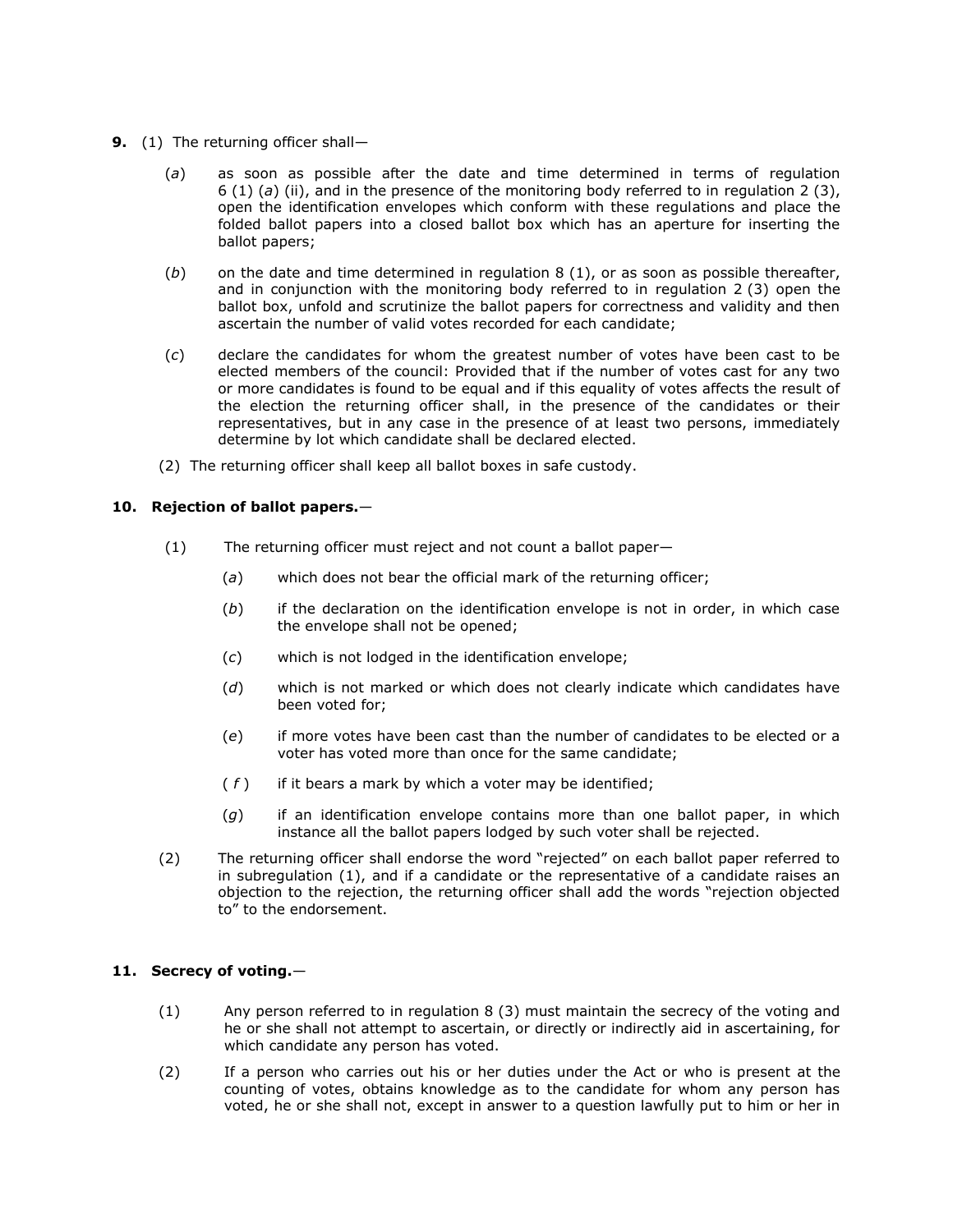the course of proceedings in a competent court of law, disclose such knowledge to any other person.

(3) A person who contravenes any provision of this regulation shall be guilty of an offence and on conviction be liable to a fine not exceeding R500 or to imprisonment for a period not exceeding six months.

## **12. Custody of documents and inspection of documents.**—

- (1) The returning officer shall retain all election documents for a period of 12 months from the date of the declaration of the result of an election and he or she shall thereafter destroy the documents, unless a competent court of law directs otherwise.
- (2) No person may inspect the election documents, except by order of a competent court of law or the South African Police Service during an investigation of the possible institution of criminal proceedings under the Act or any other laws.

## **13. Penalties.**—Any person who—

- (*a*) induces or procures or attempts to induce or procure any other person to become a candidate or to withdraw as a candidate in any election in consideration of payment or for consideration of any nature;
- (*b*) becomes a candidate or withdraws as a candidate in any election as a result of payment or consideration of any nature;
- (*c*) publishes a false statement of the withdrawal of a candidate in an election, knowing such statement to be false;
- (*d*) with the intent to cheat, destroys a ballot paper or identification envelope;
- (*e*) without due authority supplies a ballot paper or identification envelope to any person;
- ( *f* ) withholds or attempts to withhold the ballot paper of any voter, or prevents or attempts to prevent any voter from obtaining a ballot paper;
- (*g*) with the intent to cheat, votes more than once at any election;
- (*h*) with the intent to cheat, brings about or attempts to bring about the issuing of a ballot paper or an identification envelope in terms of [regulation 6](http://www.mylexisnexis.co.za/nxt/gateway.dll/jilc/kilc/xjsg/zmsg/cnsg/t84h/bb5h/hb5h#9) (2);
- (*i*) induces or procures or attempts to induce or procure any other person to bring about, with the intent to cheat, the issuing of a ballot paper or an identification envelope in terms of [regulation 6](http://www.mylexisnexis.co.za/nxt/gateway.dll/jilc/kilc/xjsg/zmsg/cnsg/t84h/bb5h/hb5h#9) (2);
- ( *j*) interferes with or attempts to interfere with a voter when that voter is marking a vote, or otherwise attempts to obtain information as to the candidate for whom any voter is about to vote or has voted;
- (*k*) directly or indirectly, personally or through any other person—
	- (i) makes use or threatens to make use of any force or violence against;
	- (ii) inflicts or threatens to inflict any physical or psychological harm upon; or
	- (iii) does or, threatens to do anything to the disadvantage of,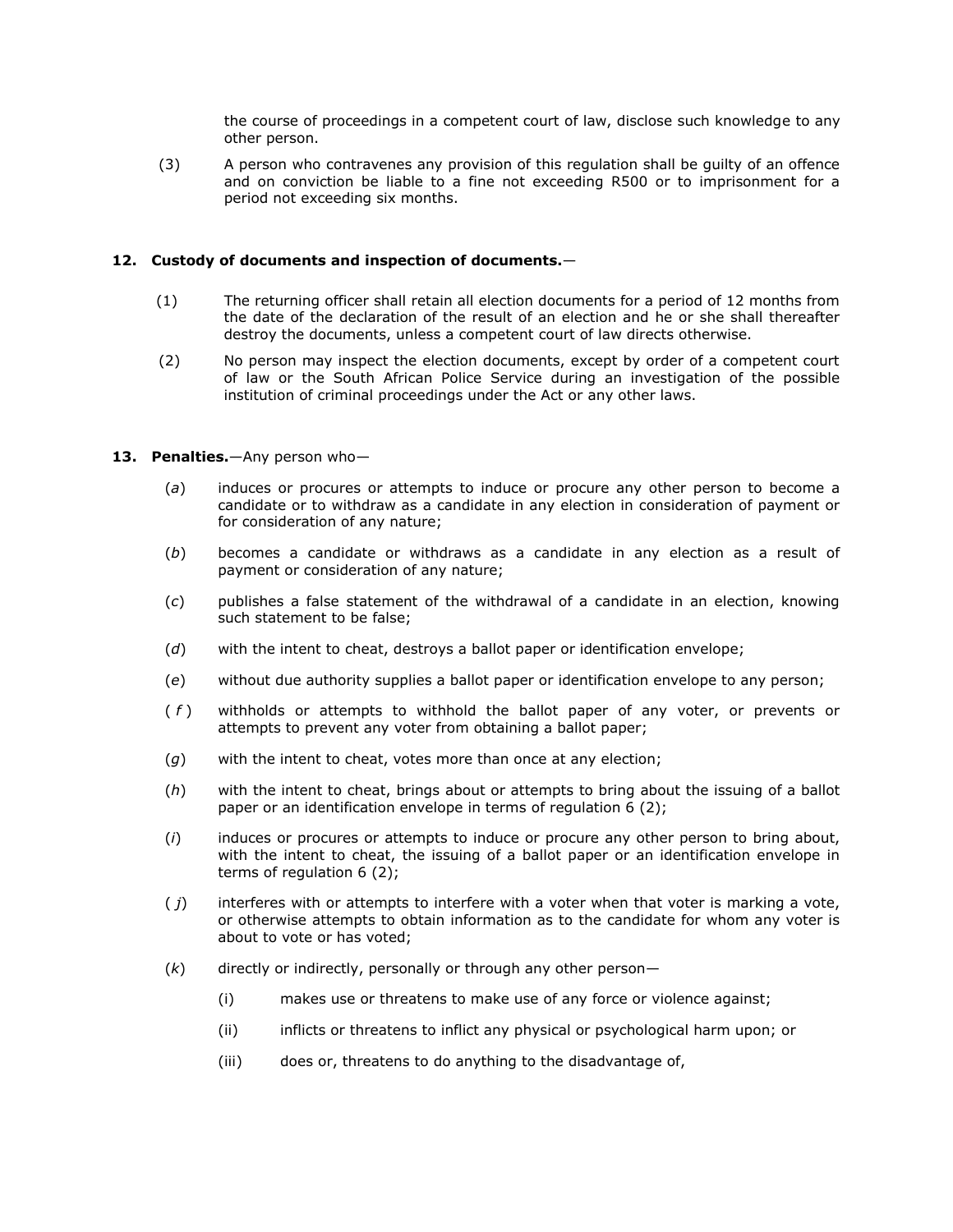a person in order to induce or compel that person to vote or refrain from voting for a particular candidate or candidates, shall be guilty of an offence and on conviction to a fine of R2 000 or to imprisonment for a period not exceeding two years.

**14. Repeal.**—The regulations published under Government Notice No. R.1478 of 1 August 1975 are hereby repealed.

#### **Annexure A** AFFIDAVIT

#### SOUTH AFRICAN PHARMACY COUNCIL

#### **AFFIDAVIT**

I,

, declare that in this election of a member/members of the South African Pharmacy Council I shall comply with the provisions of [regulation 11](http://www.mylexisnexis.co.za/nxt/gateway.dll/jilc/kilc/xjsg/zmsg/cnsg/t84h/bb5h/mb5h#0) of the regulations relating to the election of the council, which I have read and understand.

#### *Signature*

I certify that the deponent has acknowledged that he/she knows and understands the contents of this declaration.

.

Sworn to/affirmed and signed before me at on

*Commissioner of Oaths*

Office held

### **Annexure B**

NOTICE OF ELECTION OF MEMBERS OF THE SOUTH AFRICAN PHARMACY COUNCIL

#### SOUTH AFRICAN PHARMACY COUNCIL

### **NOTICE OF ELECTION OF MEMBERS OF THE SOUTH AFRICAN PHARMACY COUNCIL**

[\[SECTION 5](http://www.mylexisnexis.co.za/nxt/gateway.dll/jilc/kilc/xjsg/zmsg/0msg/o14h#0) OF THE PHARMACY ACT, 1974 (ACT [No. 53 OF 1974\)](http://www.mylexisnexis.co.za/nxt/gateway.dll/jilc/kilc/xjsg/zmsg/0msg#0)]

- 1. In terms of the regulations relating to the election of members of the council, notice is given that an election of members to serve on the council for the period to is about to be held.
- 2. Every registered pharmacist who is resident in the Republic is eligible for nomination.
- 3. Each candidate must be nominated on a separate nomination form, but any pharmacist eligible to vote in terms of these regulations may sign the nomination forms of any number of candidates not exceeding the total number of candidates to be elected.
- 4. Nomination forms will be supplied on request to any pharmacist eligible to vote in terms of these regulations. Each nomination must state the full names of the person nominated as they appear in the register of the council and must be signed by two pharmacists eligible to vote.
- 5. The person nominated must also sign the nomination form, confirming that he or she consents to be nominated. The address, and qualification(s) of each signatory as they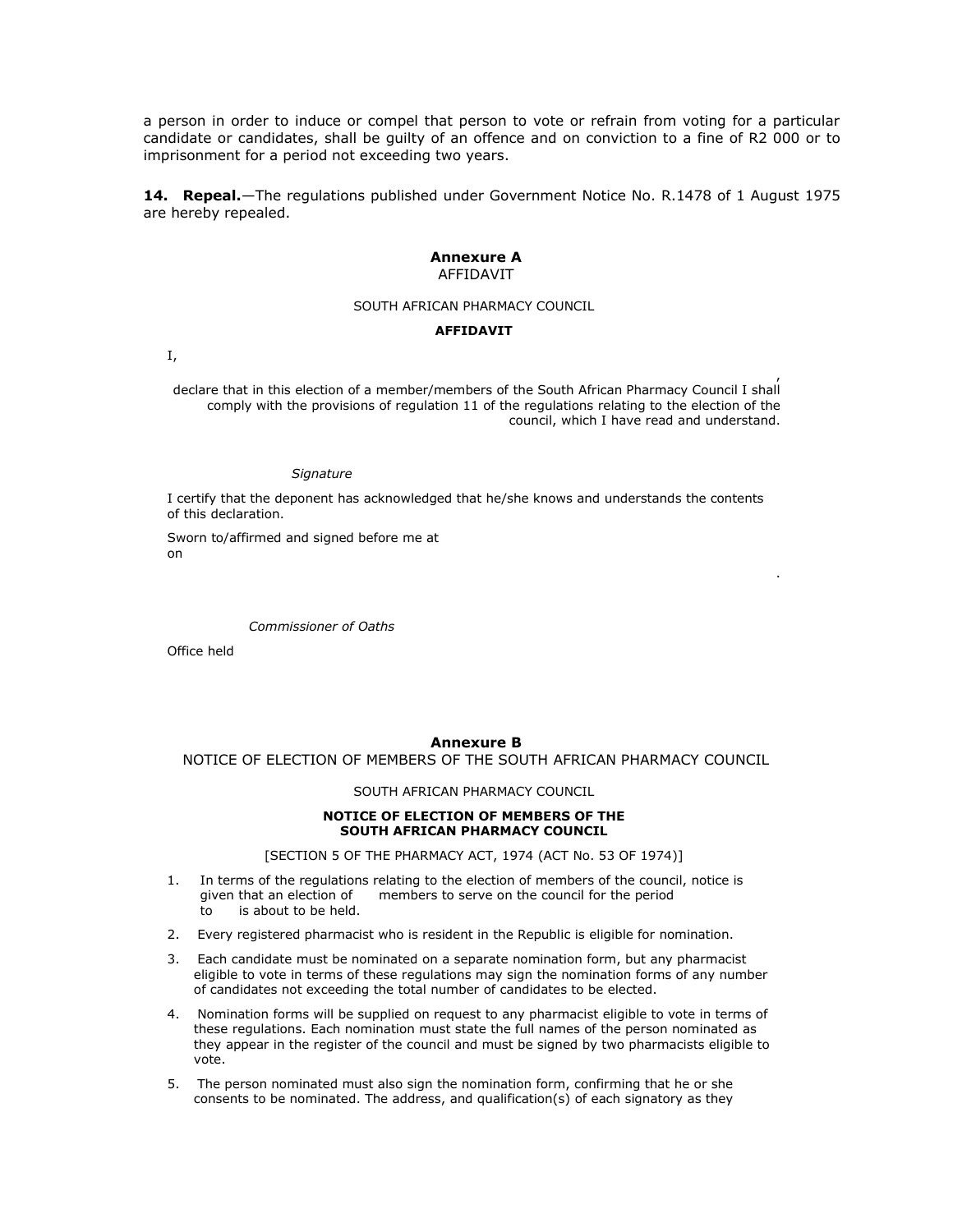appear in the register of the council must also be stated on the nomination form.

- 6. If the pharmacist nominated is unable to sign the nomination form, he or she may inform the returning officer by letter or facsimile that he or she consents to be nominated.
- 7. Every completed nomination form must reach the undersigned at the address given below not later than (time and date)
- 8. Every nomination form in respect of which any of these provisions has not been complied with or which is not received by the aforesaid time and date at the address given below, will be invalid;
- 9. Simultaneously with the lodging of a nomination each candidate shall lodge with the returning officer—
	- (*a*) a *curriculum vitae* of not more than 150 words in one or not more than two official languages, including, where possible, a telephone number where the candidate may be reached; and
	- (*b*) a black and white passport photograph on the back of which the candidates name and registration number are indicated.

#### Signature

*Names and surname of returning officer*

.

Address

Date

### **Annexure C** NOMINATION FORM

### SOUTH AFRICAN PHARMACY COUNCIL

### ELECTION OF A MEMBER OR MEMBERS OF THE SOUTH AFRICAN PHARMACY COUNCIL

### **NOMINATION FORM**

1.

We, the undersigned, being registered pharmacists, hereby nominate (print the full names and surname of the candidate as they appear in the register)

 of (print the full address as it appears in the register) , a registered pharmacist, registration number , and who is a South African citizen and resident in the Republic as a candidate for election as a member of the South African Pharmacy Council at the forthcoming election.

*Signature of pharmacist* (*1*)

Print full first names and surname as they appear in the register

Registration number as a pharmacist

Registered qualification(s)

Witnesses (at least two witnesses):

- (1) Signature Names and surname
- (2) Signature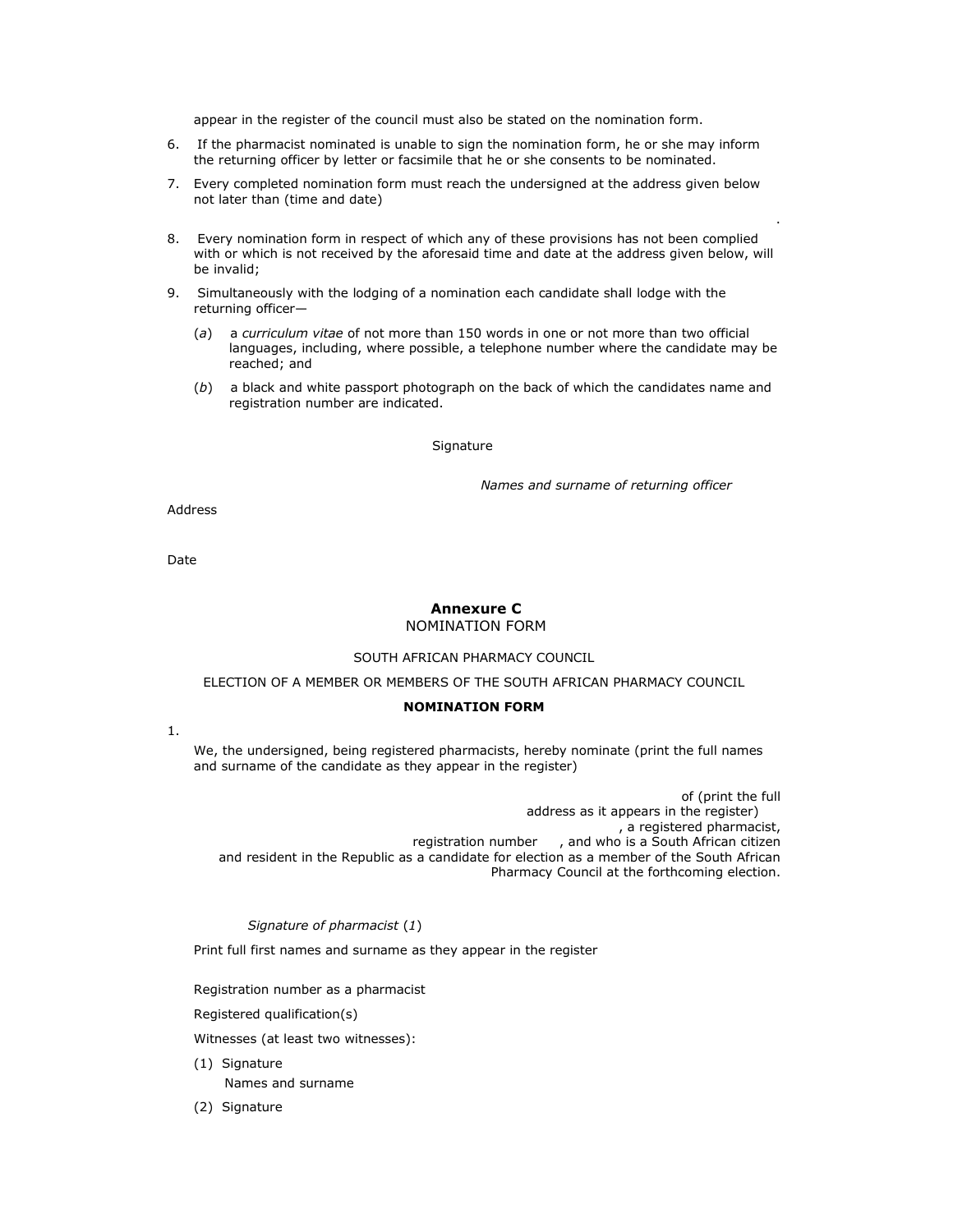Names and surname

(3) Signature Names and surname

*Signature of pharmacist* (*2*)

Print full first names and surname as they appear in the register

Registration number as a pharmacist

Registered qualification(s)

Witnesses (at least two witnesses):

- (1) Signature Names and surname
- (2) Signature Names and surname
- (3) Signature Names and surname
- 2. I, the undersigned, (print the full names and surname as they appear in the register)

declare that I am a South African citizen and resident in the Republic at (print full address as it appears in the register)

and that, I hereby consent to be nominated as candidate for election as a member of the South African Pharmacy Council.

### *Signature of pharmacist*

Registration number as a pharmacist

Registered qualification(s)

Witnesses (at least one witness):

- (1) Signature Names and surname
- (2) Signature Names and surname
- 3. Simultaneously with the lodging of a nomination each candidate shall lodge with the returning officer—
	- (*a*) a *curriculum vitae* of not more than 150 words in one or not more than two official languages, including, where possible, a telephone number where the candidate may be reached; and
	- (*b*) a black and white passport photograph on the back of which the candidates name and registration number are indicated.

.

- 4. Each nomination shall be lodged with the returning officer by mail, facsimile or by hand at the address given below not later than (time and date)
- 5. A nomination which does not comply with the above requirements or which has not been lodged with the returning officer at the address stated below by the said time and date shall be invalid.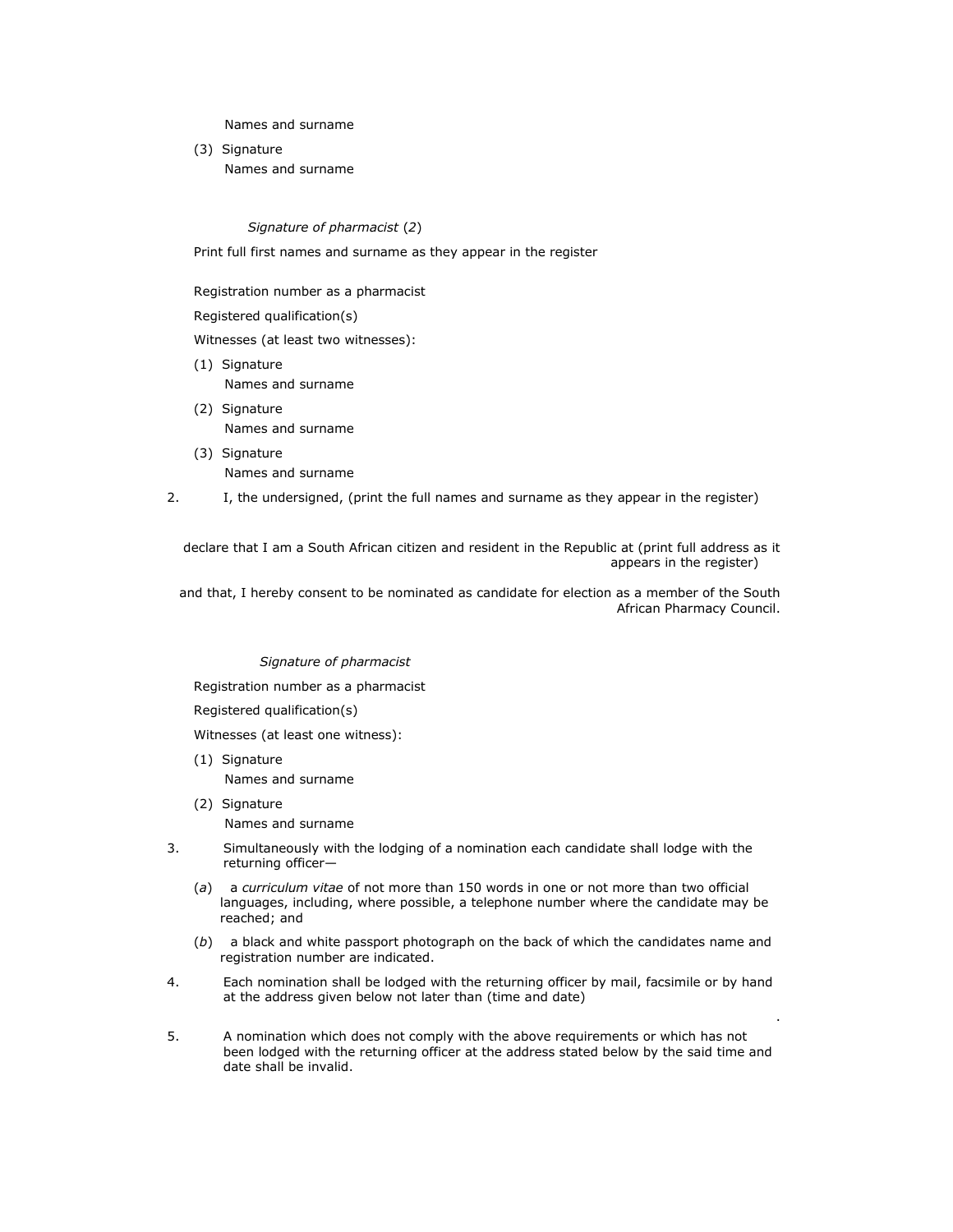*Returning officer*

Address

Date

### **Annexure D** BALLOT PAPER

#### SOUTH AFRICAN PHARMACY COUNCIL

ELECTION OF A MEMBER OR MEMBERS OF THE SOUTH AFRICAN PHARMACY COUNCIL

### **BALLOT PAPER**

Official mark of returning officer

Election of (number)

(member/members).

| Column for<br>voter's mark $(x)$ | Names of candidate in<br>alphabetical order | Registered<br>address | Registered<br>qualifications |
|----------------------------------|---------------------------------------------|-----------------------|------------------------------|
|                                  |                                             |                       |                              |
|                                  |                                             |                       |                              |
|                                  |                                             |                       |                              |

### INSTRUCTIONS TO VOTERS

Each voter shall be entitled to vote for not more than

candidates and shall by placing a mark  $(x)$  opposite the name of each candidate for whom he or she wishes to vote. A ballot paper shall be rejected by the returning officer if—

- (*a*) it does not bear the official mark of the returning officer;
- (*b*) the declaration on the identification envelope is not in order;
- (*c*) it is not lodged in the identification envelope;
- (*d*) it is not marked or does not clearly indicate which candidate(s) have been voted for;
- (*e*) it contains votes for more candidates than there are members to be elected or a voter votes more than once for the same candidate;
- ( *f* ) it bears any mark by which a voter may be identified;
- (*g*) an identification envelope contains more than one ballot paper.

The ballot paper shall be folded inwards and placed in the accompanying identification envelope, which shall be sealed and then placed in a cover envelope which must be sealed and sent to the returning officer at (address)

> so as to reach the returning officer not later than (time) on the day of (month and year) .

### **Annexure E** FORM OF DECLARATION ON IDENTIFICATION ENVELOPE

SOUTH AFRICAN PHARMACY COUNCIL